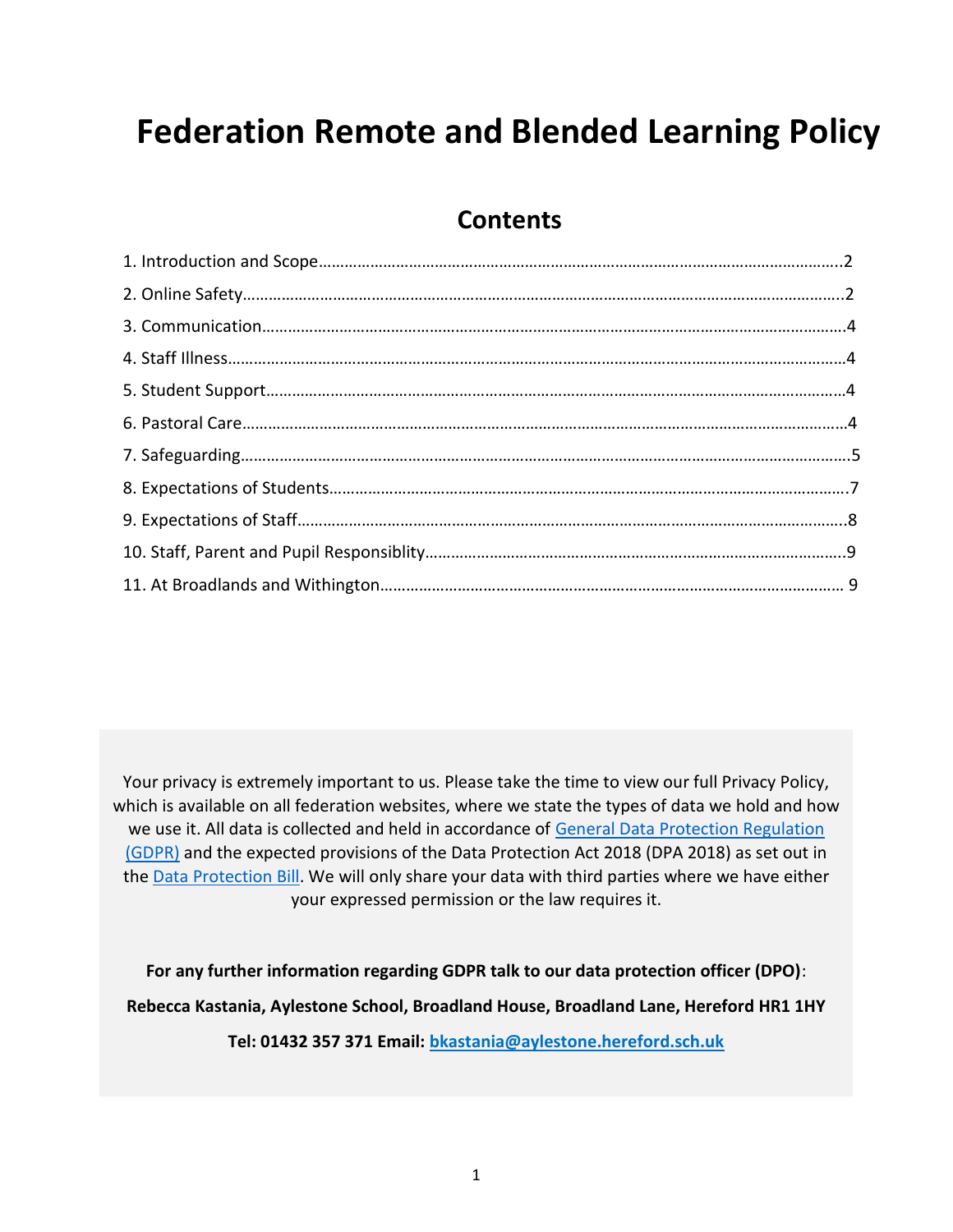# **Introduction and Scope**

'Remote Learning' refers to the provision of work, teacher support, assessment and feedback from teachers to pupils in the event that normal lessons are unable to be delivered 'face-to-face' as normal.

Situations where this policy may apply include:

- A pupil who is absent from school for 2 or more days for a pre-agreed reason e.g. taking part in a sporting tournament
- Pupil exclusion
- Pupils unable to attend school due to a period of advised self-isolation but who otherwise remain well
- An extended period of school closure.

This policy does not apply in situations such as:

- A student who absents themselves from school without prior authorisation from the school, with or without parental permission, e.g. a family holiday taken in term time
- A parental decision to absent their children as a precaution against an outbreak of infectious disease but contrary to official medical advice from Public Health England, the UK Government or the World Health Organisation.

# **Online Safety**

Where possible, all interactions will be textual and public.

All staff and pupils using video communication must:

- Communicate in groups one-to-one sessions are not permitted.
- Wear suitable clothing  $-$  this includes others in their household.
- Be situated in a suitable 'public' living area within the home with an appropriate background – 'private' living areas within the home, such as bedrooms, are not permitted during video communication.
- Use appropriate language this includes others in their household.
- Maintain the standard of behaviour expected in school.
- Use the necessary equipment and computer programs as intended.
- Not record, store, or distribute video material without permission.
- Ensure they have a stable connection where possible to avoid disruption to lessons.
- Always remain aware that they are visible.

All staff and pupils using audio communication must:

- Use appropriate language this includes others in their household.
- Maintain the standard of behaviour expected in school.
- Use the necessary equipment and computer programs as intended.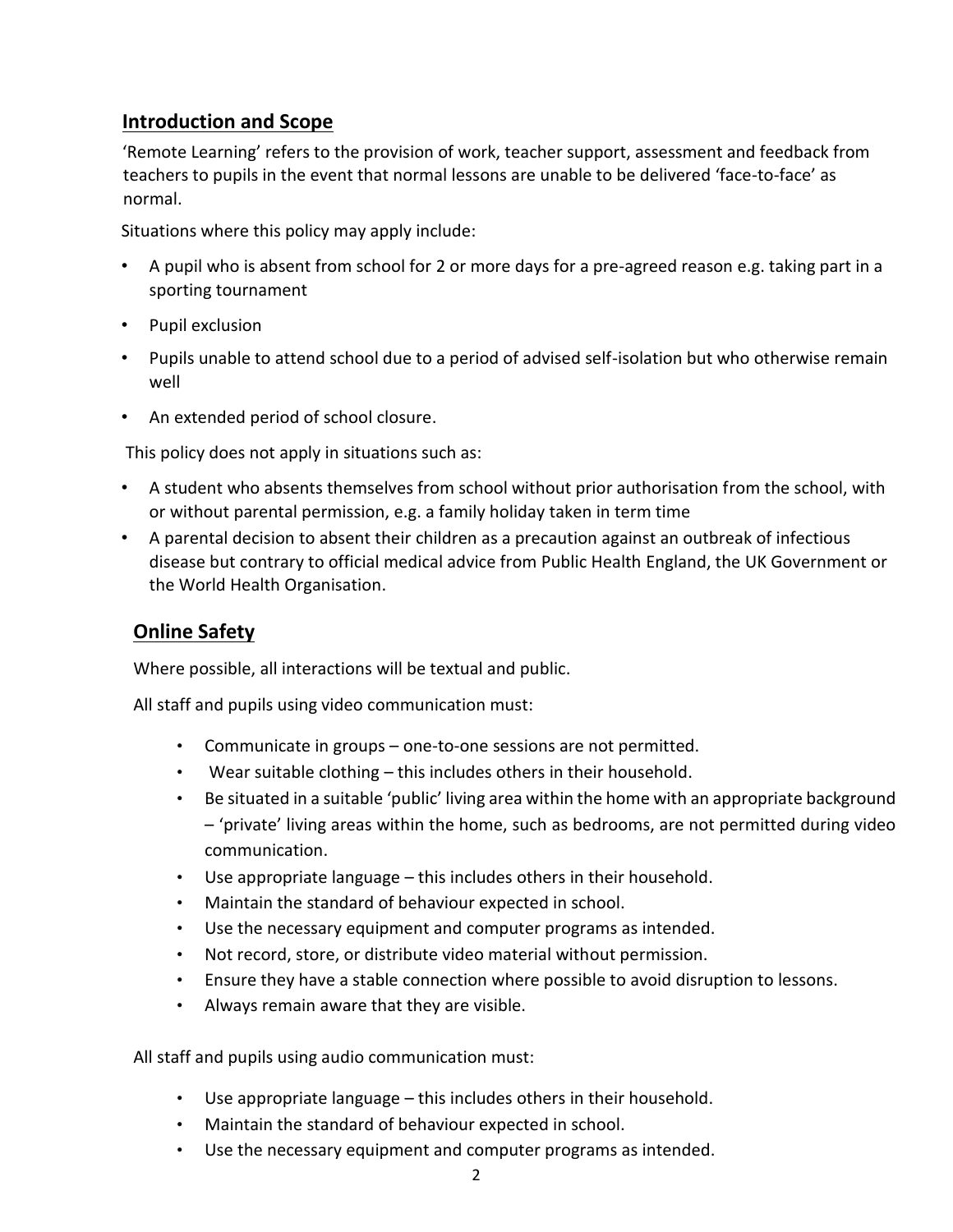- Not record, store, or distribute audio material without permission.
- Ensure they have a stable connection where possible to avoid disruption to lessons.
- Always remain aware that they can be heard.

The school will consider whether one-to-one sessions are appropriate in some circumstances, e.g. to provide support for pupils with SEND. This will be decided and approved by the DSL and SENCO.

Pupils not using devices or software as intended will be disciplined in line with the Behaviour Policy.

The school will ensure that all school-owned equipment and technology used for remote learning has suitable anti-virus software installed, can establish secure connections, can recover lost work, and allows for audio and visual material to be recorded or downloaded, where required.

The school will not be responsible for providing access to the internet off the school premises and will not be responsible for providing online safety software, e.g. anti-virus software, on devices not owned by the school.

The DSL will arrange for regular contact to be made with vulnerable pupils, during the period of remote learning.

Phone calls made to vulnerable pupils will be made using school phones where possible.

The DSL will arrange for regular contact with vulnerable pupils once per week at minimum, with additional contact, including home visits, arranged where required.

All contact with vulnerable pupils will be recorded.

The DSL will keep in contact with vulnerable pupils' social workers or other care professionals during the period of remote working, as required.

All home visits must:

- Be suitably recorded with the records stored so that the DSL has access to them.
- Actively involve the pupil.

Vulnerable pupils will be provided with a means of contacting school staff

Members of staff will report any safeguarding concerns immediately using MyConcern.

Pupils and their parents will be encouraged to contact the DSL if they wish to report safeguarding concerns, e.g. regarding harmful or upsetting content or incidents of online bullying. The school will also signpost families to the practical support that is available for reporting these concerns.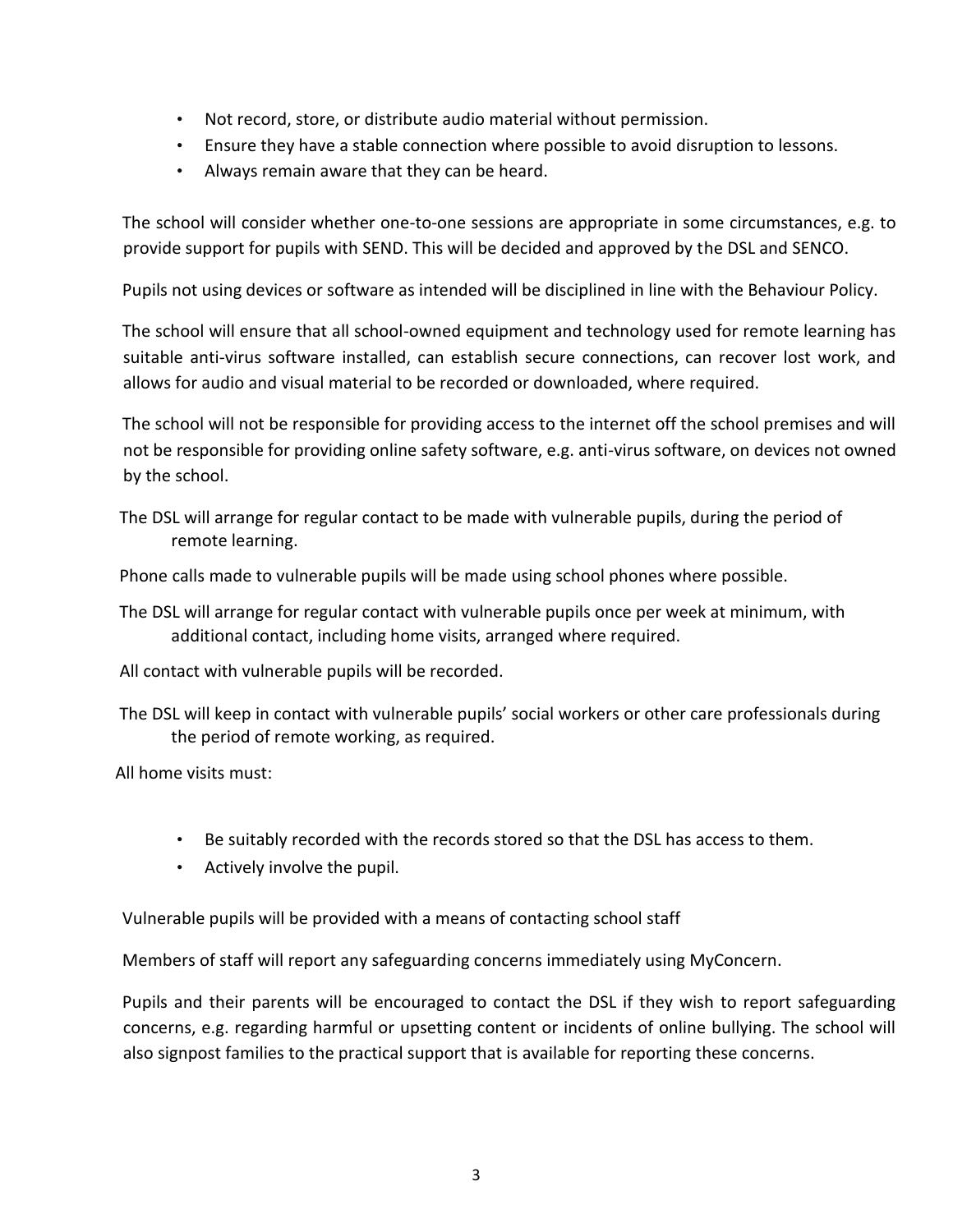# **Communication**

The school will ensure channels of communication are arranged in the event of an emergency.

The school will communicate with parents via letter and the school website about remote learning arrangements as soon as possible.

The Headteacher or Deputy Headteacher will communicate with staff as soon as possible via email about any remote learning arrangements.

Members of staff involved in remote teaching will ensure they are available to respond to students online as appropriate.

The school understands that pupils learning remotely have the right to privacy out-of-hours and should be able to separate their school and home lives. As much as possible, all communication with pupils and their parents will take place within school hours

Members of staff will have contact with their line manager once per week.

Parents and pupils should inform the relevant member of staff as soon as possible if schoolwork cannot be completed.

Contact between students and staff through personal telephones must be with the number withheld only and the contents of the call should be recorded. Contact through personal email accounts, or any other third-party messaging software or video conferencing software (e.g. WhatsApp, Skype etc.), is strictly prohibited. Contact via school TEAMS accounts, SMH or school email addresses is allowed

# **Staff Illness**

When staff are unwell during a period of school closure, they should notify the school by phoning in as usual. If they are able to set work for any lessons that require it then they should do so, otherwise responsibility for work falls to the Head of Faculty.

# **Student Support**

Student support sessions will also be available via the same systems as subject-based lessons. Students will be able to contact the Student support team via Microsoft Teams or via email at the times they would normally have their lessons.

# **Pastoral Care**

The Federation is committed to providing exemplary pastoral care, and this will continue during any period of school closure or remote learning.

During such periods, the normal channels of communication regarding pastoral care, attendance and wellbeing remain a priority. Pupils can contact their Form Tutor, Achievement Co-ordinators , Assistant Heads or Deputy Heads, or indeed any member of staff should they prefer, by email or through Teams. Form staff will contact pupils once a week during form time.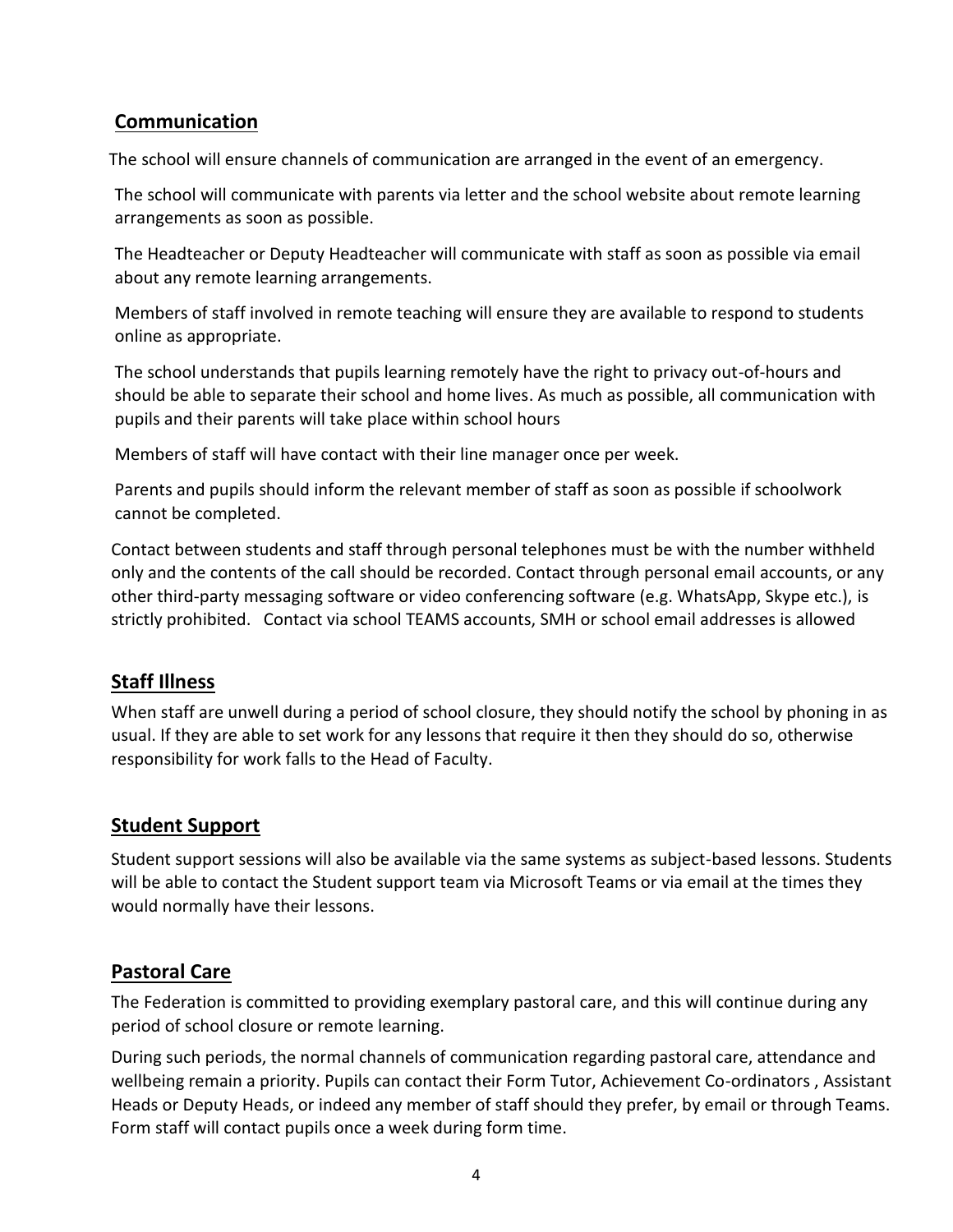# **Safeguarding**

During any period of school closure, the "Safeguarding and Child Protection" Policy still applies, as does the Staff Code of Conduct and the IT Acceptable Use agreement.

• Any live contact between students and staff must only take place through official school channels. This includes emails from students to teachers, which should only be sent from students' school email address.

# **At Aylestone:**

We will ensure that remote and blended learning delivery meets the guidelines set by the awarding organisations and allows access to a suitable curriculum.

# Individual Remote Learning

This section of this policy applies in situations where school remains open and working as normal, but an individual student is unable to attend lessons as normal for a period of 2 or more days but is otherwise well and able to work, e.g. a period of advised self-isolation or an absence that has been authorised by the school in advance.

In these cases, the school will provide the following:

subject teachers will provide a suitable task(s) and will share these with parents and the student via an appropriate means e.g. SMH, email or Teams. Staff may upload a calendar of activities labelled as work to be completed if self -isolating and as classwork ( which shows up as red rather than green ) in SMH which pupils will be directed towards, or may upload individual work for students to complete

- If an absence of this sort continues for more than one-week, additional work should be requested and provided on a weekly basis until the student is able to return to school.
- Contact will be made with students by the attendance team

# **A Period of School Closure:**

The Federation is committed to providing continuity of education for its students in the event of an extended school closure. While such situations are inevitably highly varied in their causes and ramifications, the school will endeavour to provide continued learning for the students during any period of closure in the following ways:

We will ensure that teaching/delivery/assessment staff are timetabled to support blended learning when a whole cohort of learners are working remotely

- The provision of relevant, developmental written work, or reading or practical work for each subject area and each year group which enables students to make continued progress.
- Regular instruction from staff, with the ability for students to ask questions of their teachers in real time either through questioning or a call according to an agreed timetable
- The opportunity for students to have their work assessed by their teachers and receive feedback on it.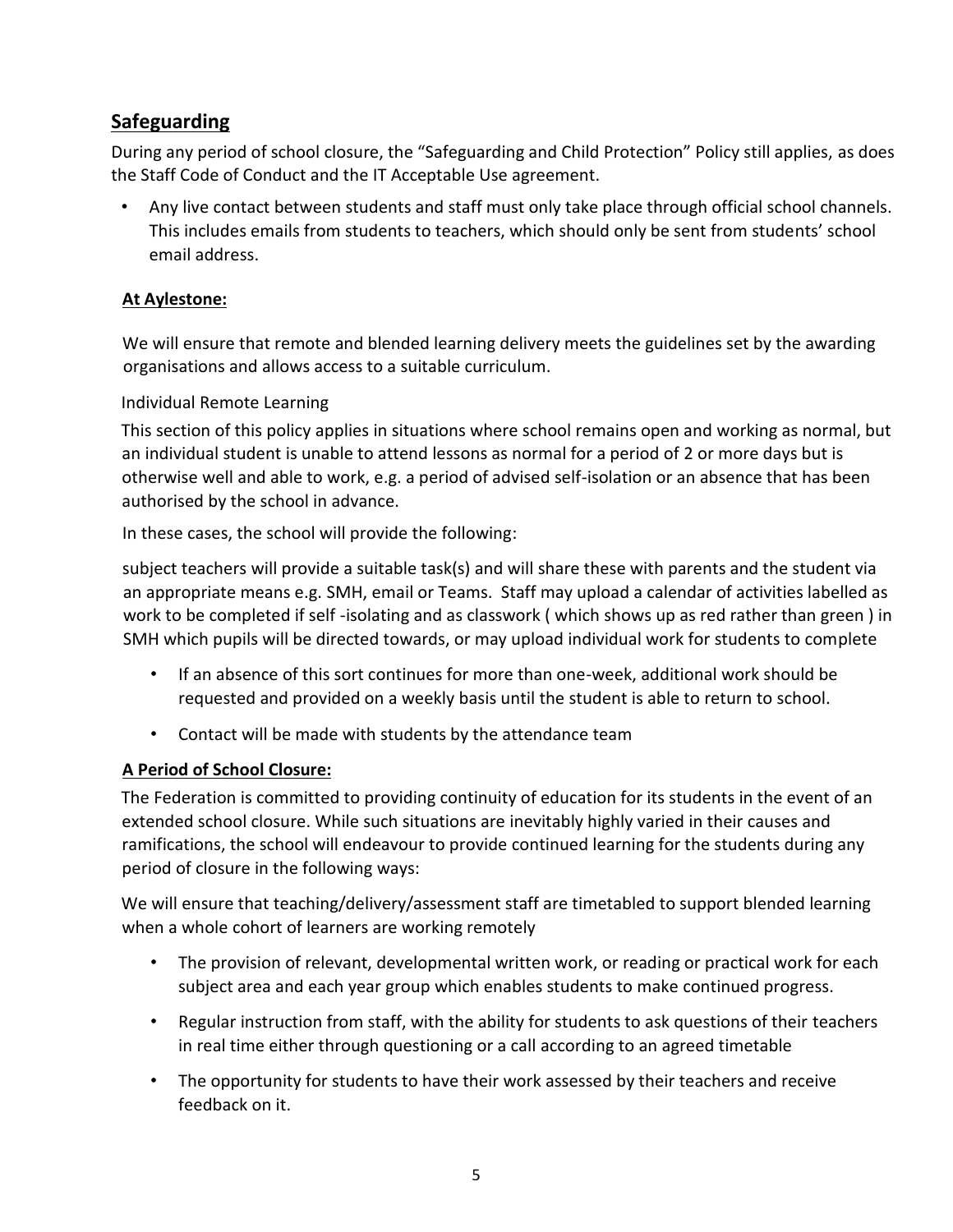Any provision of remote learning to achieve these three aims is provided following the results of surveys to determine the access students have to the internet at home . However, we cannot assume that everyone has access to printing facilities, so any work set and submitted for assessment will be entirely electronically set and distributed except for those pupils who have no means of access to such work.

Aylestone School: Work will be set, submitted for assessment and assessed through the online platform: Microsoft Teams (from iPad application or [http://teams.microsoft.com/\)](http://teams.microsoft.com/) or SMH

Microsoft Teams is a collaborative platform which allows for contemporaneous, real-time communication and sharing of resources between teachers and their classes. Every member of the Aylestone School community has been set up on Teams.

#### (a) Short-Term Closure – either whole class or year group/ whole school

In Aylestone School, for short-term closures (up to 2 weeks) departments will set tasks via SMH. This work will also be made available through Teams. Tasks will be set for each year group in each subject according to the school timetable.

The pages containing these tasks will become live in the event that a school closure is announced, and students and parents will be notified of this by email.

If the school has to re-close after a period of reopening but has already been in short-term closure previously, then they will proceed straight to the long-term closure plan for distributing work.

#### (b) Longer-Term Closure - 2<sup>nd</sup> or subsequent local lockdown or longer -term lockdown

In the event that the school is closed for longer than 2 weeks, the school will move to a model by which faculties will set and make work available via designated classes on Microsoft Teams following the timetable with 'live' (see section (i) below for explanation) contact with teachers. This will cover 5 hours a day.

Tasks will be set by individual teachers to their own classes or by HOF to their faculty classes . This work will follow the curriculum to allow knowledge and skills to be built incrementally and will include frequent clear explanations of new content through teacher delivery and high quality content, with the opportunity for interactivity, discussion and the opportunity to apply new knowledge. Support will be available from teachers and support staff to allow pupils with SEND to successfully access remote education.

The school reserves the right to vary the methods described above in the light of developing situations surrounding the reasons behind any closure.

#### (i) **Live Sessions**

Students are expected to follow their normal timetable (it will be communicated at the start of the period of closure whether that is the timetable followed in school or a hybrid model). Teachers are expected to have an online presence via Microsoft Teams at the time they would normally have a lesson with that year group to be available for students to ask questions. This may be achieved through live chat via the Teams channel. There is no expectation for staff or students to broadcast audio or video using Teams in every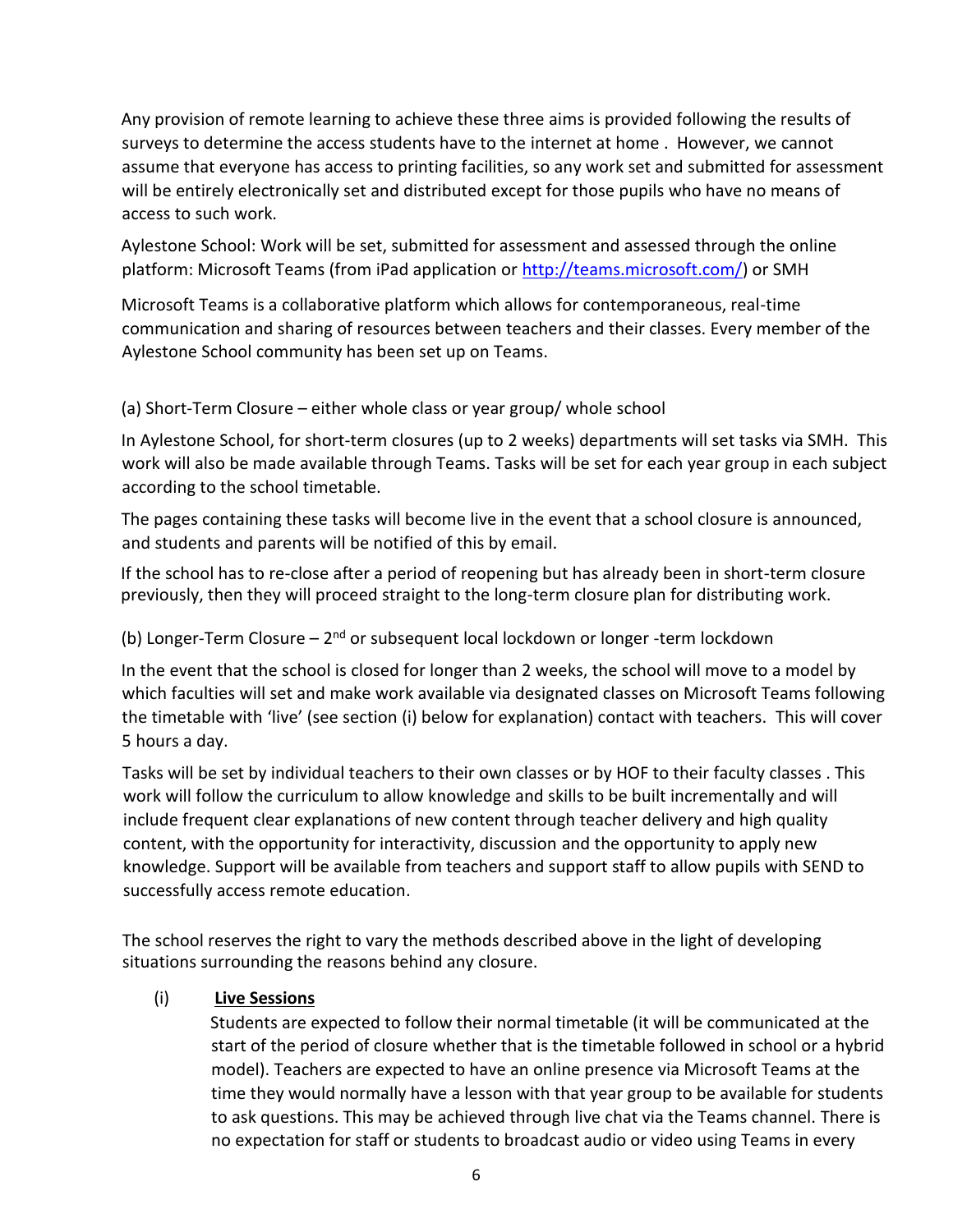lesson, but they may wish to pre-record audio or video to send for the group to use in conjunction with a PowerPoint, or written instruction.

Students are required to take part in the live lessons that are available if they are well enough to do so and if they have suitable access.

# (ii) **Assessment and Feedback**

- We will ensure that all assessment methodologies used are valid, reliable and do not disadvantage any group or individual learners.
- For BTEC and other external qualifications we will where possible ensure the setting of assignments is undertaken in the face-to-face sessions and that deadlines are clear
- We will ensure that when learners submit work for external assessment reasonable measures are taken to ensure the work is authentic and has been completed by the learner
- We will maintain and store securely all external assessment and internal verification records for external qualifications in accordance with exam board regulations .
- We will ensure there is a process to manage feedback on assignments, questions are constructively answered, and feedback is provided in a timely manner as below:
- The work that is set will, as far as is possible, include one diagnostic piece of work in each subject each 3 lessons (though with varying demands depending on how frequently a particular subject is taught) which is to be submitted for teacher assessment and feedback- every 3 lessons.
- The method by which assessment will be set will vary according to department and may include (but will not be exclusive to) individual and peer assessment, using both written and online channels.
- Work should be submitted to teachers via Microsoft Teams, and/or SMH. Teachers will assess the work and return it to students with feedback attached in a timely fashion.

# **Expectations of Students**

Assuming they are well enough to work, students are expected to:

- Complete all work set for them and submit work which is requested for feedback within the deadline provided if they are able to.
- Check communications regularly and read and respond to communication from the school
- Where possible, try to ensure a suitable working environment (working in a quiet area without distraction) and have good Wi-Fi connection
- Be on time for lessons and ready to learn
- Students are expected to uphold the same standards of conduct and behaviour during online lessons as they would be expected to in school. This includes but is not limited to:
	- $\circ$  Ensuring appropriate language is used in Teams comments or emails, and that any comment is on-topic and relevant to the task in hand.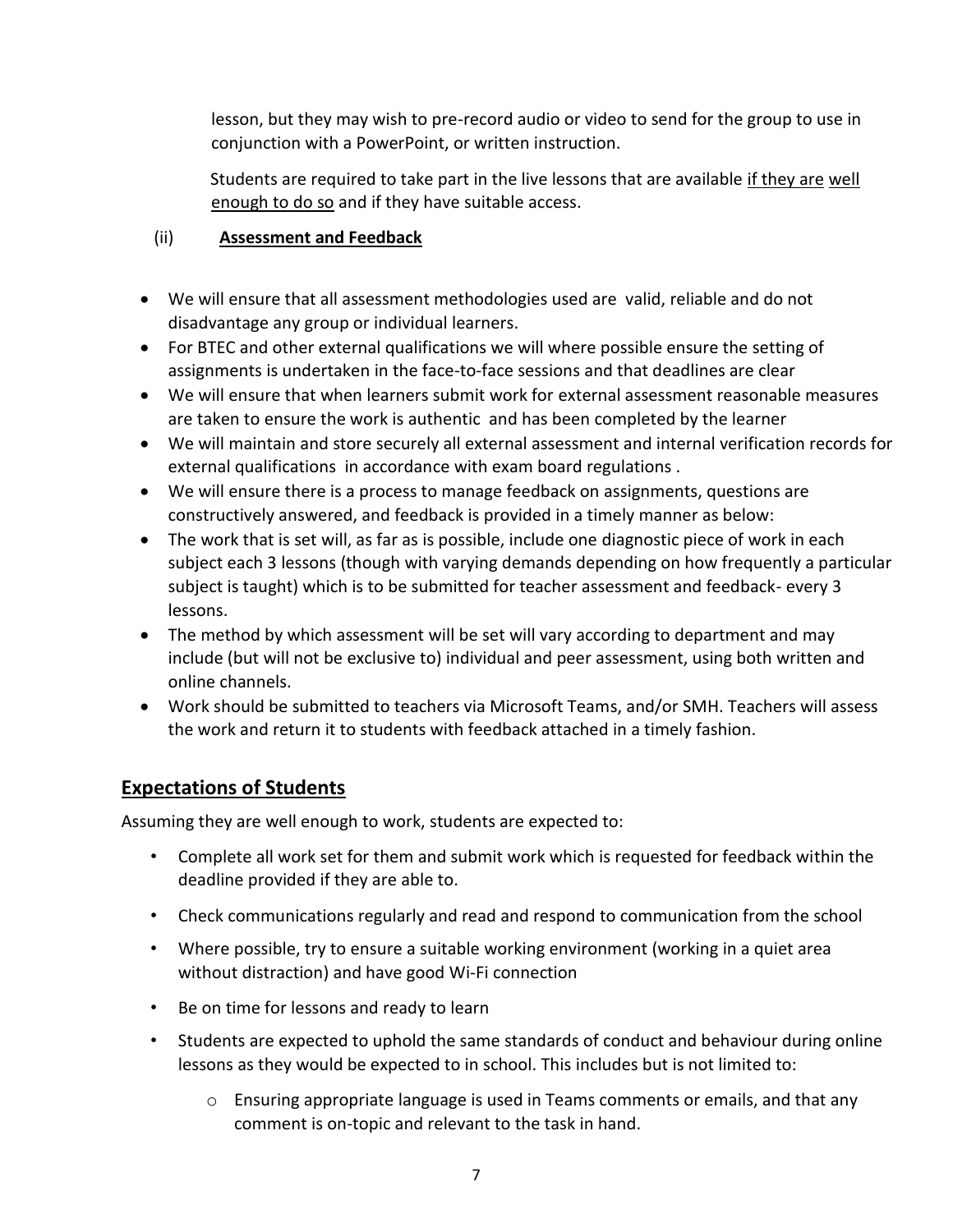o Ensuring full engagement with the tasks in hand, including submission of any required work by the deadline that has been set.

# **Expectations of Staff**

Assuming they are well enough to work, staff are expected to:

- Ensure that work is set and made available on Microsoft Teams and/or SMH at the start of each lesson, and that sufficient resources are made available to students via electronic means to allow them to carry out this work at home. HOF may decide that the lessons will be delivered by another member of the faculty or the timetabled teacher. This may need to be flexible due to staffing needs. Where textbooks are not available online, staff should scan relevant pages and share them with students along with the resources for the lesson if necessary. Staff may choose to use resources from Oak national academy, BBC bitesize, GCSE pod, SMH or other relevant sources.
- Most departments will wish to set work by individual class teachers; HoFs are responsible for choosing whether to set (or delegate) whole-year-group tasks for classes;
- Additionally, HoFs are required to maintain oversight of the appropriateness and quality of the work set across their Department.
- To be familiar with the use of SMH and Microsoft Teams and actively engage with professional development opportunities made available to develop online teaching practice, as well as be available online through Teams at the times they would usually have lessons to engage in live support with their students if required .
- To set, assess and return work to students promptly, and to answer any questions from students before the next block of lessons ,by electronic or paper means.
- Offer a variety of screen and non-screen time lessons and activities.
- HoFs are required to liaise with their Departmental staff through regular (at least weekly) contact to ensure that:
	- o Sufficient work is being set to cover ongoing periods of closure

 $\circ$  Students causing concern through a lack of engagement with live lessons or assignments requiring submission are checked daily and flagged with HOF's on a weekly basis. ACs are required to use the student cause for concern list to follow up with students relevant to their year group. Contact with parents will be made where engagement is a concern.

Any online contact between students and staff must only take place through official school channels, which are:

- School email address only. No personal email addresses must be used by either staff or pupils
- Microsoft Teams chat or video conference (through school email addresses only)
- SMH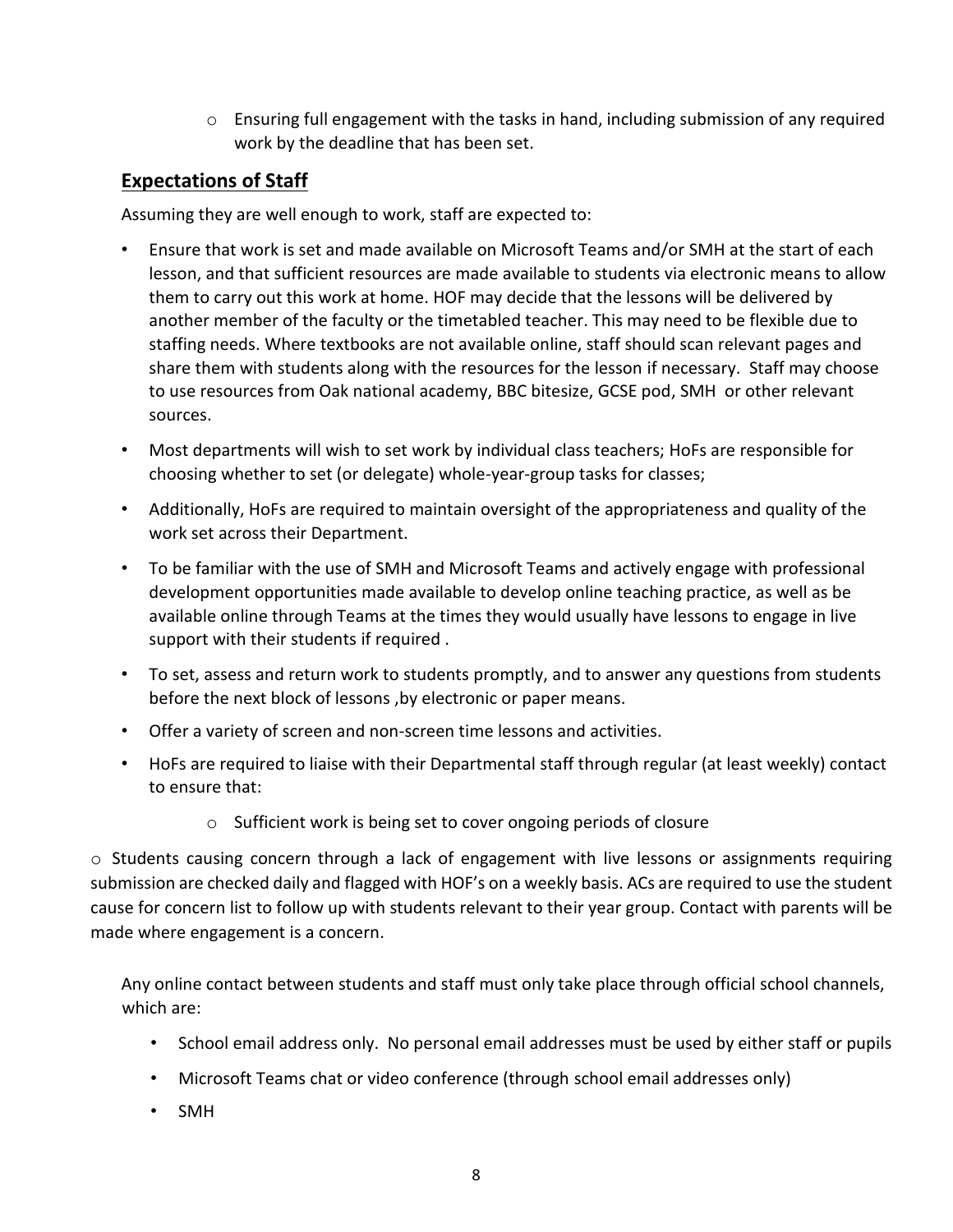# **Staff members are responsible for:**

- Reporting any safeguarding incidents to the DSL via my concern and asking for guidance as appropriate.
- Reporting any defects on school-owned equipment used for remote learning to an ICT technician.
- Adhering to the Staff Code of Conduct at all times.

# **Parents are responsible for:**

- Ensuring their child is available to learn remotely at the times set out on their child's timetable, and that the schoolwork set is completed on time and to the best of their child's ability.
- Reporting any technical issues to the school as soon as possible.
- Ensuring that their child always has access to remote learning material or hard copies during the school day
- Reporting any illness
- Ensuring their child uses the equipment and technology used for remote learning as intended.

# **Pupils are responsible for:**

- Ensuring they are available to learn remotely according to their school timetable , and that their schoolwork is completed on time and to the best of their ability.
- Reporting any technical issues to their teachers as soon as possible.
- Ensuring they have access to remote learning material or hard copy materials and notifying a responsible adult if they do not have access.
- Notifying a responsible adult if they are feeling unwell or are unable to complete the schoolwork they have been set.
- Ensuring they use any equipment and technology for remote learning as intended.
- Adhering to the Behaviour Policy at all times.

# **At Broadlands and Withington:**

#### **General points**

School will be using Microsoft Teams, Loom and Class Dojo for remote learning. Work will be provided each day for 4 hours at KS2 and 3 hours at KS1

Loom does not require an account but Microsoft Teams and Class Dojo do. There are only certain circumstances when Teams will be used at the primary school; parents and carers will be contacted individually to give them details of how to log in to Teams. All parents and children have been given their access details for Class Dojo. If you do not have this, please contact the school office.

Due to the nature of the current situation, we may need to invoke our remote learning policy at short notice. For this reason, we would ask that parents and carers have general stationary resources (such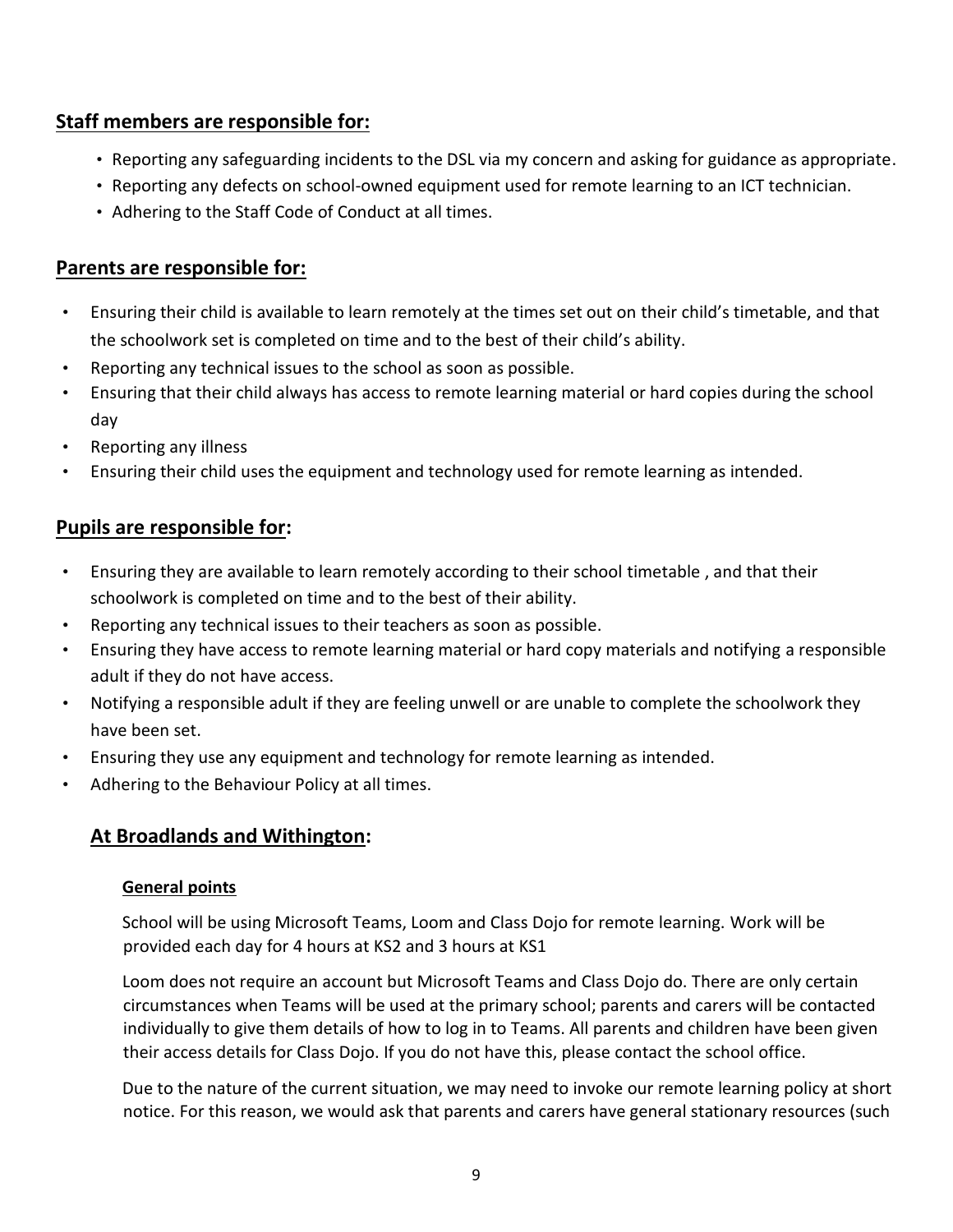as pens, pencils and work books) available at home as we may not be able to provide these to children.

#### **Scenario 1 - Individual or small group remote learning**

This will apply where an individual is having to self-isolate either because they or a member of their household is displaying symptoms of Covid-19 but the pupils are well enough to complete work.

Work will be set via loom (see below) before 9 am each day and will include the full day's learning.

Children will be given a minimum of three learning tasks a day and this will include English, Maths and a foundation subject. In Early Years, this will be a phonics, maths and knowledge learning.

Completed work should be submitted to teachers using Class Dojo. Work can either be scanned in or photographed.

Teachers will provide feedback where appropriate the following day via class Dojo.

Where pupils are absent for more than 3 days, families will be contacted by teachers via a telephone call (this will include a conversation with the child) and will be called again every 3 days.

#### **Scenario 2 – Whole class remote learning**

This will apply where a whole class bubble is having to isolate or where there is a local or national lockdown.

Work will be set via loom (see below). Some work will be available before 9am and additional learning tasks may be added throughout the school day in line with the children's normal timetable.

Completed work should be submitted to teachers using Class Dojo. Work can either be scanned in or photographed.

Teachers will provide feedback where appropriate the following day. This may be whole class feedback at the start of a loom learning video or individual feedback through Class Dojo.

Throughout the normal school day, teachers will be available to contact through Class Dojo to answer any questions related to the children's learning.

Families will be contacted by teachers once a week via a telephone call (this will include a conversation with the child).

#### **Loom lessons:**

Loom is a video editing and sharing platform that allow individuals to record from their computer and upload the content to the internet. Teachers can use it to record their screen to share PowerPoints or to record from a visualizer to demonstrate practical work.

Each Loom lesson will consist of a short video presentation from the teacher introducing the learning task to the children.

A link to the video (along with the access password) will be shared using Class Dojo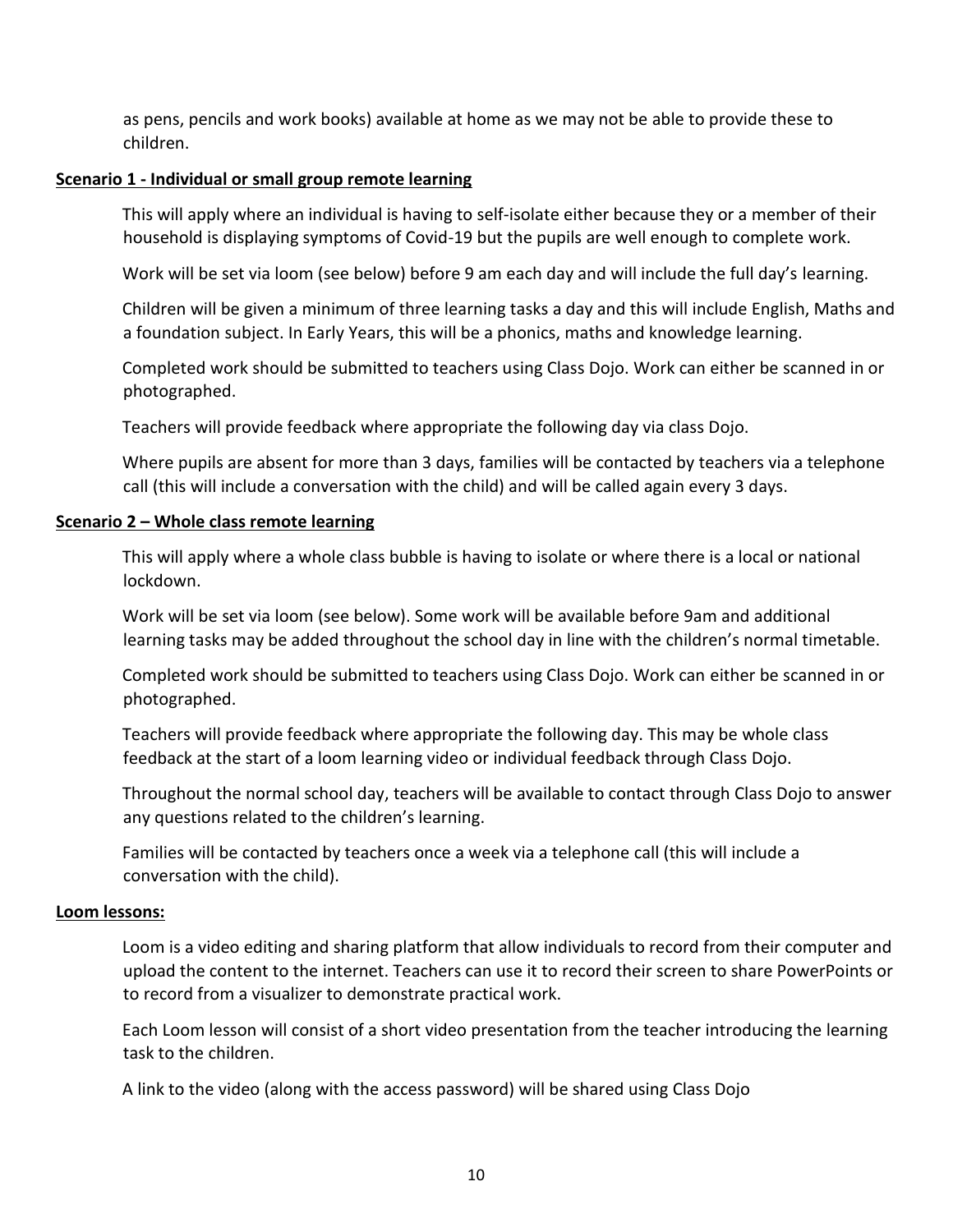#### **Microsoft Teams:**

The majority of remote learning in the Primary setting will be done through loom with pre-recorded lessons. There may be occasions where 1:1 or small group 'live learning' is required for example to meet the objectives set out within an Education, Health and Care Plan.

In instances where Microsoft Teams is being used, parents and carers will be contacted via Dojo to arrange a suitable date and time and also to share log in details.

If hosting a Teams 1:1, staff should ensure that:

- The video conference takes place in school in a location agreed by a member of the senior leadership team.
- The video is recorded. This is for the purposes of safeguarding and the video will not be used for performance management.
- There must be an adult in the room whilst the child is on the video call.
- The video call must not take place from the child's bedroom.
- The child must be appropriately dressed.
- Parents are aware it is their responsibility to ensure your child behaves appropriately during the call.

#### **Paper based learning:**

Whilst we would hope to support families as much as is practicably possible to ensure that all chidlren have access to remote learning via Dojo and Loom. There may be some instances where this is not possible. In this instance, parents and carers should liasise with their child's class teacher to make individual arrangements for paper- based learning tasks that should closely follow what is being taught to all other children.

#### **Expectations of staff:**

- Ensure that appropriate work is set and made available through Loom and this is shared with Parents.
- To provide appropriate feedback as soon as it is practicable to do so.
- Be available at the times they would usually have lessons to engage in live support with their pupils if required.
- Ensure the individual needs of pupils is met as much as it is possible to do so.
- To be familiar with the use of Loom, Class Dojo and Microsoft Teams and actively engage with professional development opportunities made available to develop online teaching practice.
- Heads of Key stage are required to maintain oversight of the appropriateness and quality of the work set across the school.

#### **Expectations of Pupils:**

• Complete all work set for them and submit work which is requested for feedback within the deadline provided if they are able to.